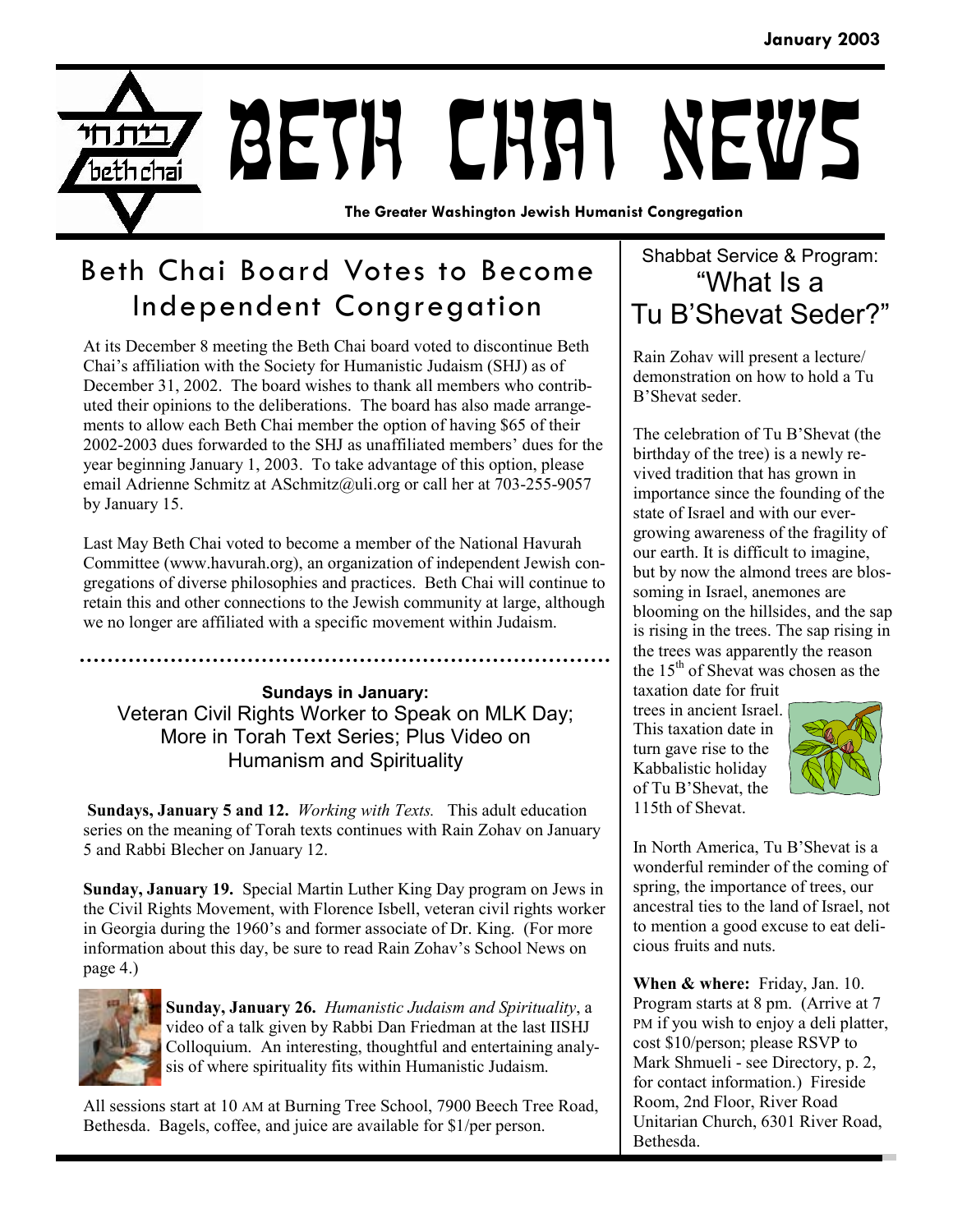| <b>Beth Chai Directory</b>        | Position                     | Telephone    | Email                    |
|-----------------------------------|------------------------------|--------------|--------------------------|
| Sheldon Hofferman                 | Co-President                 | 703-323-1885 | koolpaw@hotmail.com      |
| Julie Zalkind                     | Co-President                 | 703-522-1023 | juliehz@erols.com        |
| <b>Bob Rosenblatt</b>             | Vice President               | 703-698-9647 | bobblatt@aol.com         |
| Gail Gertner Shapkin              | Treasurer                    | 703-803-7495 | gailgertner@hotmail.com  |
| Adrienne Schmitz                  | <b>Assistant Treasurer</b>   | 703-255-9057 | ASchmitz@uli.org         |
| Diane Sonnenberg                  | Secretary                    | 703-573-4474 | dianesonnenberg@mac.com  |
| Dr. Arthur Blecher                | Rabbi                        | 202-462-5448 | ablecher@starpower.net   |
| Warren Milberg                    | Governance                   | 703-354-3292 | Hmseconomy@aol.com       |
| Mary Ellen Petrisko               | Program Co-Chair             | 410-990-1265 | mpetrisk@ix.netcom.com   |
| Michael Herman                    | Program Co-Chair             | 703-522-2619 | nvca@erols.com           |
| Rain Zohav                        | School Principal             | 301-294-8849 | rainzohav@yahoo.com      |
| Diane Page                        | School Representative        | 703-587-1309 | diane.page@occ.treas.gov |
| Ilene Sokolsky                    | Parent Coordinator           | 301-587-1309 | i.sokolsky@verizon.net   |
| Peggy Robin                       | Newsletter Editor            | 202-686-9132 | probin@adlerbooks.com    |
| David Elfin                       | <b>Publicity Chairperson</b> | 301-320-5646 | ElfinD@aol.com           |
| Mark Shmueli                      | Social Action Co-Chair       | 301-592-8558 | m.shmueli@verizon.net    |
| <b>Shannon Rudisill</b>           | Social Action Co-Chair       | 703-521-4957 | jmg slr@hotmail.com      |
| Bill Adler                        | Beth Chai Web Site           | 202-986-9275 | www.bethchai.org         |
| Beth Chai Answering Service/Email |                              | 202-521-5457 | info@bethchai.org        |

**Financial Need Policy:** Beth Chai welcomes anyone to attend services, become a member, or have their children attend our Jewish Family School, regardless of ability to pay. Considerations available include extended payment plans, service exchange, and fee reduction. Financial aid determination will be made on a case by case basis. Please contact Warren Milberg or Gail Gertner Shapkin.

# Community News

### Births

Congratulations to Lisa and Noah Dropkin on the birth of their daughter, Lily Harper Dropkin on November 27. Her birth weight was 7 pounds, 4.6 ounces and her length was 20.5 inches.

Congratulations to Jeff Gerber and Shannon Rudisill on the birth of their son Alexander Charles Gerber on December 4. Shannon is a Beth Chai board member.

### Bar Mitzvah

All members of Beth Chai are invited to the Bar Mitzvah of Gabriel Lee Feldman, son of Steven Feldman and Nam Dayhoff, on Saturday, January 4, 2003 at 10 AM. A Kiddush follows the service.



# Calling All Theater-Lovers !

**Saturday, February 8, 2003, at 8 PM at the DC-JCC.** Please join us for a group theater outing to see *The Last Seder* at the D.C. Jewish Community Center's Theater J. This play, by Jennifer Maisel, directed by Joseph Megel, was the winner of the



2001 Kennedy Center Fund for New American Plays Award.

The story: "A play about reconciliation and saying goodbye. The four Price daughters return home for a last Passover meal, ready to move their memory-addled father into a nursing facility and leave their childhoods behind. But not before a rollicking sisterly rivalry breaks out, and lovers, spouses, partners and strangers show up to turn this heartbreaking family comedy into a frenzied feast."

We need to guarantee a minimum of 10 participants to receive the group rate of \$24 per person, \$21 for seniors and students. Please let us know **by January 15** if you would like to join the group by calling Mary Ellen Petrisko at 410-990-1264 or by sending an email to mpetrisk@ix.netcom.com.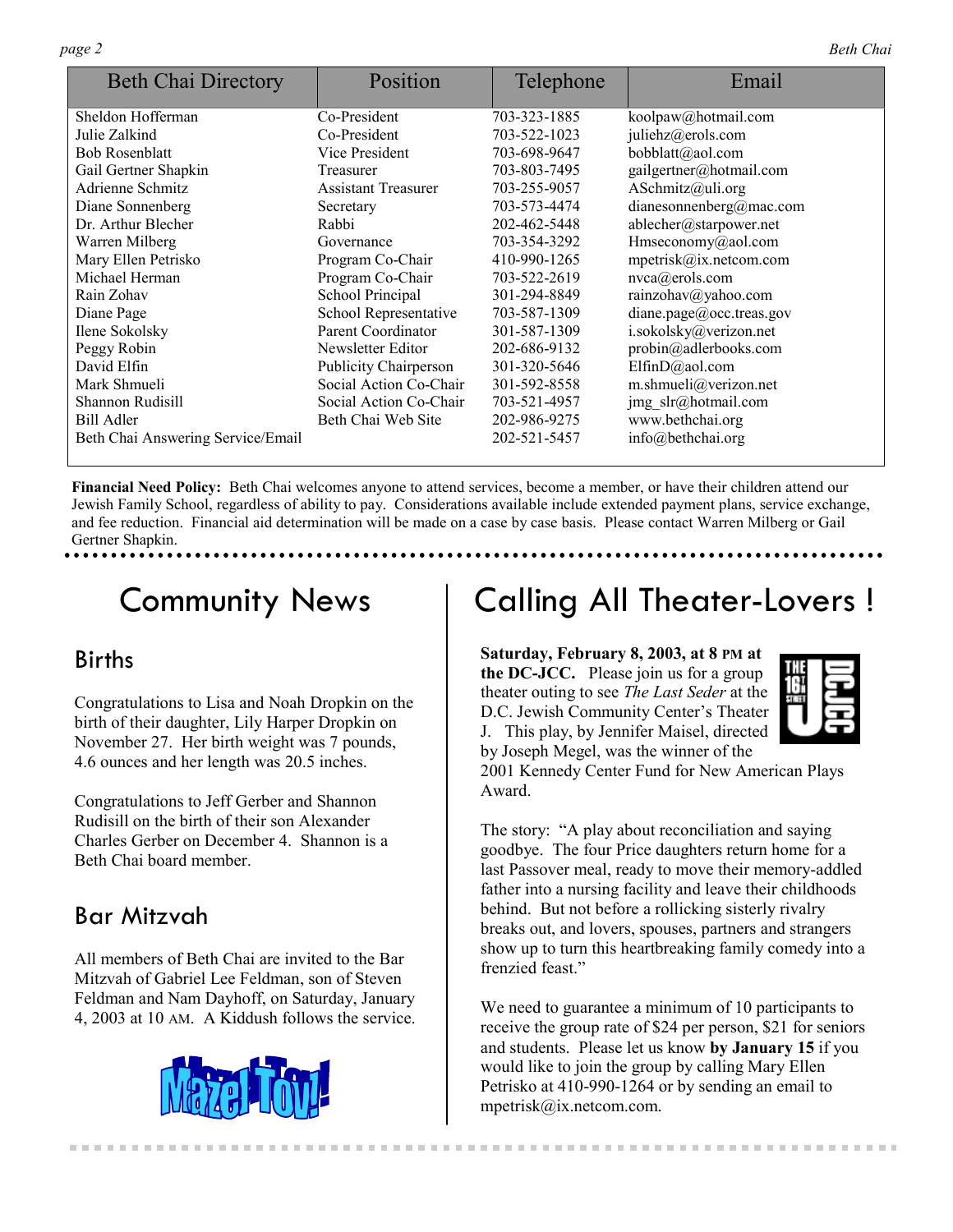# *Rabbi's Message*

As most of you are probably aware, the basic definition of a Jew is a member of the Jewish People, in other words, someone who is born to Jewish parents. The Jewish People are primarily a nation, an ethnicity; its members are essentially citizens rather than adherents to a creed. On the other hand, someone who is not Jewish can become a member of the Jewish People by the religious process of conversion. This is something akin to being a naturalized citizen, and here the individual's adoption of a creed typically comes into play.



When a child has only one Jewish parent, the criterion of Jewish identity becomes more complicated. This is because the definition of Jewishness in Biblical times was very different from what it is today. In ancient Israel, as in many cultures, women and children automatically assumed the status of the male head of the household. All women who married Israelites, whether or not their families were Israelites, became members of the Jewish People. All children born to Israelite *men* were considered Israelites. For example, Moses married Zipporah, a woman from a Midianite family. Zipporah then became a member of the Nation of Israel, and their son Gershon was fully an Israelite. Zipporah's father Jethro also seems to have become a part of the people. There was no such concept as conversion in Biblical times. Members of Israelite households were Israelites. There appear to have been other ancient examples of Gentile adults becoming part of the Nation of Israel without marrying into the Jewish People.

During the development of Post-Second-Temple Judaism, the Rabbis changed the definition of who is a Jew in order to allow for situations where the paternity of an individual might be in doubt. So in classic Jewish Law, the child's identity followed that of the *mother*. Today, Orthodox and Conservative branches of Judaism follow the Talmudic practice of determining identity by the child's mother. Reform and Reconstructionist authorities also include the Biblical definition of identity through the father. Another practice introduced by Rabbinic (Post-Second-Temple) Judaism is that of religious conversion.

Our practice at Beth Chai is very much like that of Biblical Judaism. We recognize as Jewish anyone who has a Jewish parent, whether by birth, adoption, guardianship or marriage. We consider any household where a Jew resides to be a Jewish household, and we accept as members of Beth Chai any and all members of Jewish households who wish to join our community.

My best wishes to you all for the New Year.

### Dr. Arthur C. Blecher

# *A Note from the Program Committee*

Beth Chai's Program Committee is working on the development of a number of interesting, informative, and enjoyable programs for January and February of 2003. We will be offering Friday night Shabbat services, including programming on Israeli poetry, Kabbalah, Civil Rights and Immigration to the U.S., and folk music. Sunday morning programming will include a Bar/Bat Mitzvah program, a special remembrance for Martin Luther King day (see front page for details), and a series on Jewish History. And of course we will have our traditional Chinese New Year dinner in Chinatown! Further details and dates will be forthcoming.



We are also trying to schedule some Friday and Saturday night programs in congregants' homes. If you are willing and able to host a gathering, please contact Mary Ellen Petrisko, 410-990-1264, or send an email to mpetrisk@ix.netcom.com. Please join us!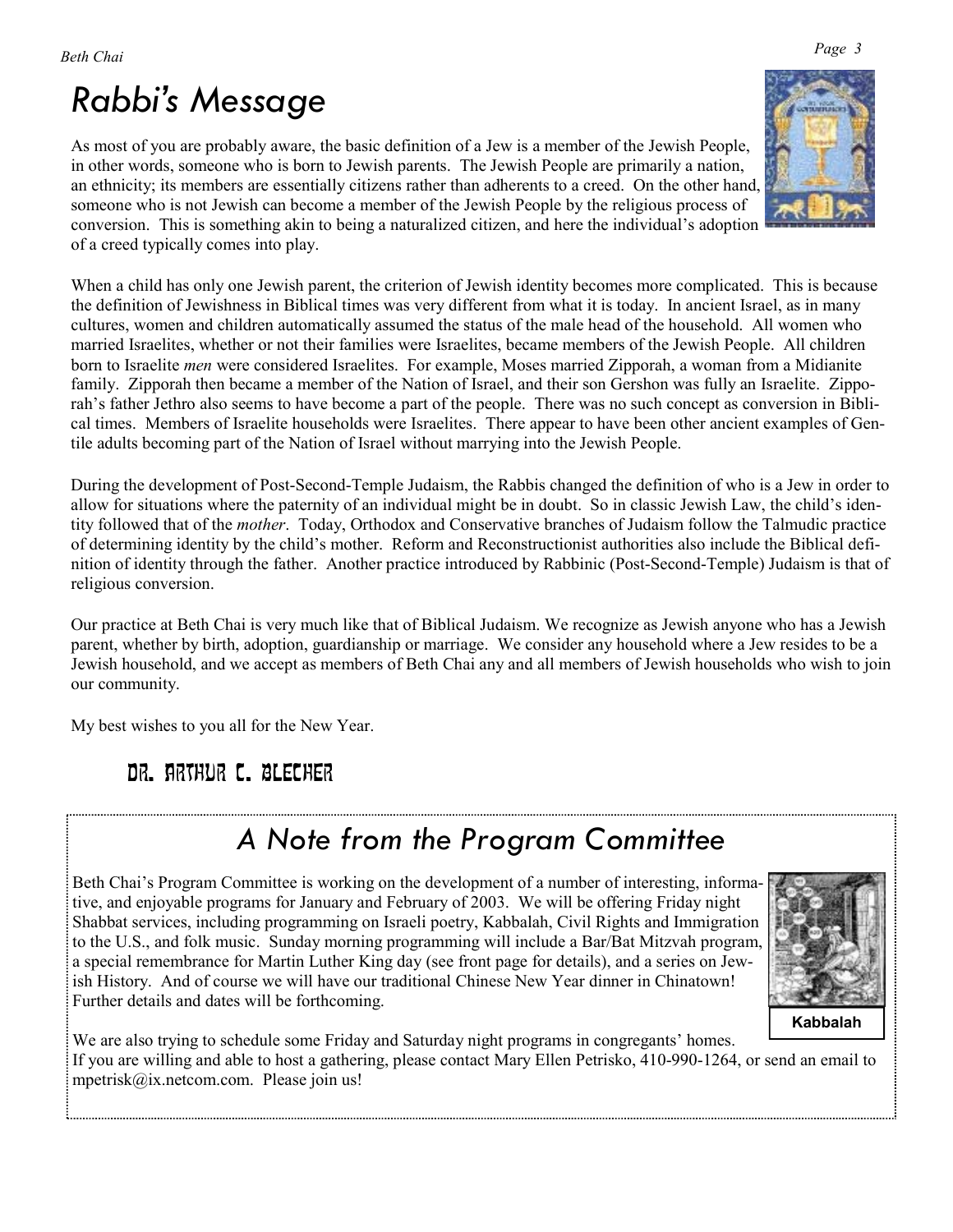# School News - January 2003

### Dear Parents and Members,

Thank you to those who contributed to the Chanukah *tzedakah* project of feeding Ethiopian Jewish children. Because of your generosity, many children will be fed who otherwise would have gone hungry.



Thanks also to the families that made the major effort to do their Beth Chai Family School homework on *tzedakah*. We got some very interesting answers to the question, "If you were going to write a book on *tzedakah*, what would your chapter titles be?" From the parents we received these answers: Shelter; Food; Healthcare; Education and Opportunity; Safety; Feeding the Hungry; Helping the Homeless; Don't Forget Our Animal Friends; Who Do You Want to Help?; What Are Your Resources? (Time, Money, Skills); Helping Hand vs. Handout; and Doing Things That Connect Us to Our Community and Neighbors. The children's chapters were:

What Is *Tzedakah*?; What You Can Do to Help; It's Not Just Money; How To *Tzedakah*; Knowing What you Are Giving; Knowing Who You Are Giving To; Poor Person with Rich Person; How Much Money To Give; Things That Would Be Very Good To Do (*Gimilut Chasadim*); and Helping People When They Are Very Sad and

Lonely. For most of us, it proved to be too much to do the homework; however, we can all benefit and learn from those who did take the time to complete this work.

January holds many special opportunities for us this year. On Sunday, January 12, the K - 3rd graders and their parents are invited to a Tu B'Shevat seder and program at Burning Tree Elementary School. Parents of preschoolers are also welcome to attend, but please be advised that the seder may be a bit long for preschoolers — so be prepared to let them leave as they get restless, rather than disrupt the seder for the older students. There will be some self-guiding activities set up for you to do with your children if you chose. Any other parents or congregants who wish to attend are warmly invited to do so. Although this is a seder aimed at elementary children, there is much in it of value and interest for adults as well. Older students this year will be learning about Tu B'Shevat in their classrooms, or continuing with their regular studies.



*(Continued at the top of next page)* 

### Martin Luther King Day at Beth Chai Family School

On the Sunday of the Martin Luther King weekend, January 19, we will be having a special program for the entire congregation. We will begin the day at 10 AM with a community singa-long of songs from the civil rights era. The youngest students will return to their classrooms. We will then be privileged to hear from Florence Isbell, who worked with Dr. King in



Atlanta during the 1960s. (She is also the mother of member Peggy Robin, our newsletter editor). This is an important piece of oral history that we are lucky to be able to hear. Ms. Isbell is turning eighty this year and has recently been ill, and so this portion of the program is contingent upon her health. She will speak for about half an hour and answer some questions.

The older students will return to their classrooms and the adult education session will continue with the topic of Jewish involvement in the civil rights movement. It is estimated that one half of the white people who participated in the Freedom Rides were Jews, and that two-thirds of the white Mississippi Freedom Summer workers were Jews. As a large part of this significant contribution came from non-affiliated, secular Jews, it is an especially important topic for us as a Humanist congregation to remember.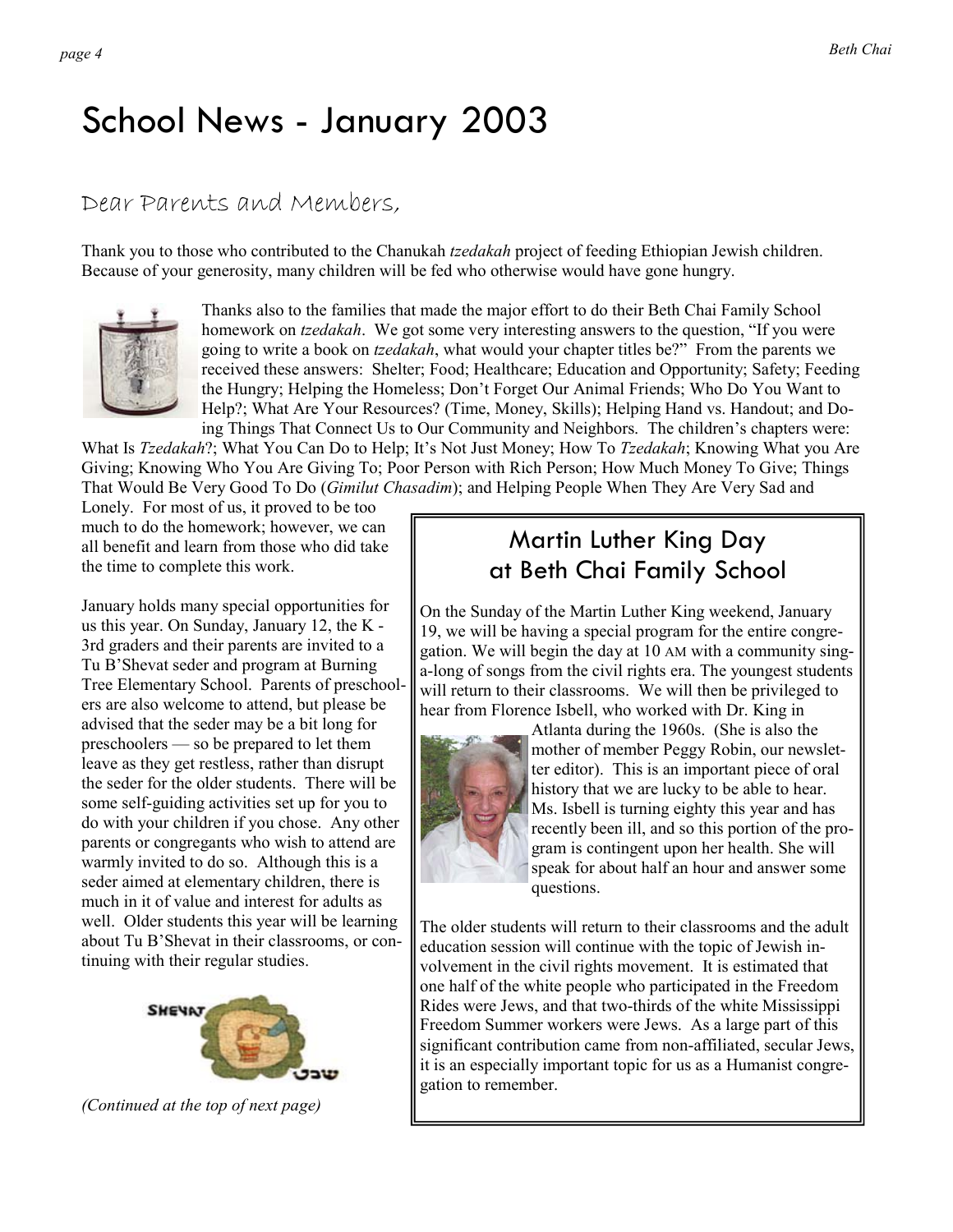#### *(Rain Zohav's School News continued from the bottom of previous page )*

If that were not enough excitement for one month, on Sunday, January 26, the 5th/6th grade will participate in the Board of Jewish Education's simulation of the Ellis Island experience during the years of mass immigration. Entitled "The Immigrant In Us," this program involves about 900 students and many adult volunteers from the greater metro region. The students do research about an ancestor who made the journey to the U.S. through Ellis Island, or research a real person from archival materials prior to the program. They then take on that identity for the program on January 26 at the Montgomery County Agricultural Center.



**Volunteers needed:** If you would like to volunteer to play the role of an inspector or other official at this event, please contact Mindy Silverstein at the BJE (Board of Jewish Education) directly, at 301-255-1957, or call me by January 5th. Volunteers for these roles must be at the fairgrounds from 9:00 AM – 1:00 PM, as the program is staggered to accommodate so many groups. Please note: Parents of the 5th/6th grade class are needed as drivers and chaperons so cannot make this commitment. I am hoping to be able to participate as a volunteer and encourage as many of you as want to, to sign up. I think it will be a blast!

B'Shalom,

Rain Zohav

## Beth Chai Family School Classroom Reports

Susan Stewart reports that her preschoolers have two favorite activities at Beth Chai: games and arts and crafts. For example, the children have enjoyed learning about Jewish holidays and rituals by playing games like Hanukkah Bingo and Shabbat Land (modeled on that old standby, Candyland). They have acted out Noah's ark by playing a game in which they acted the parts of various animals. In arts and crafts, they have enjoyed making their family trees, doves of peace, and Star-of-David picture frames.

The Second/Third grade class have had a busy time with several wonderful projects, focusing on Jewish holidays and the Genesis stories. They have studied Jewish holidays by playing "Jewish Jeopardy," and they did projects for specific holidays, including making their own trees for Sukkot and concluding the semester by making their own working menorahs for Hanukkah. As part of studying Gene-



sis, the students read about Noah's Ark and spent several weeks writing and rehearsing a play on the story of Jacob's marriages to Leah and Rachel. They then performed their wonderful creation for the parents! At the end of the semester, they made their own multi-colored coats (actually vests) as part of their study of the Joseph story.

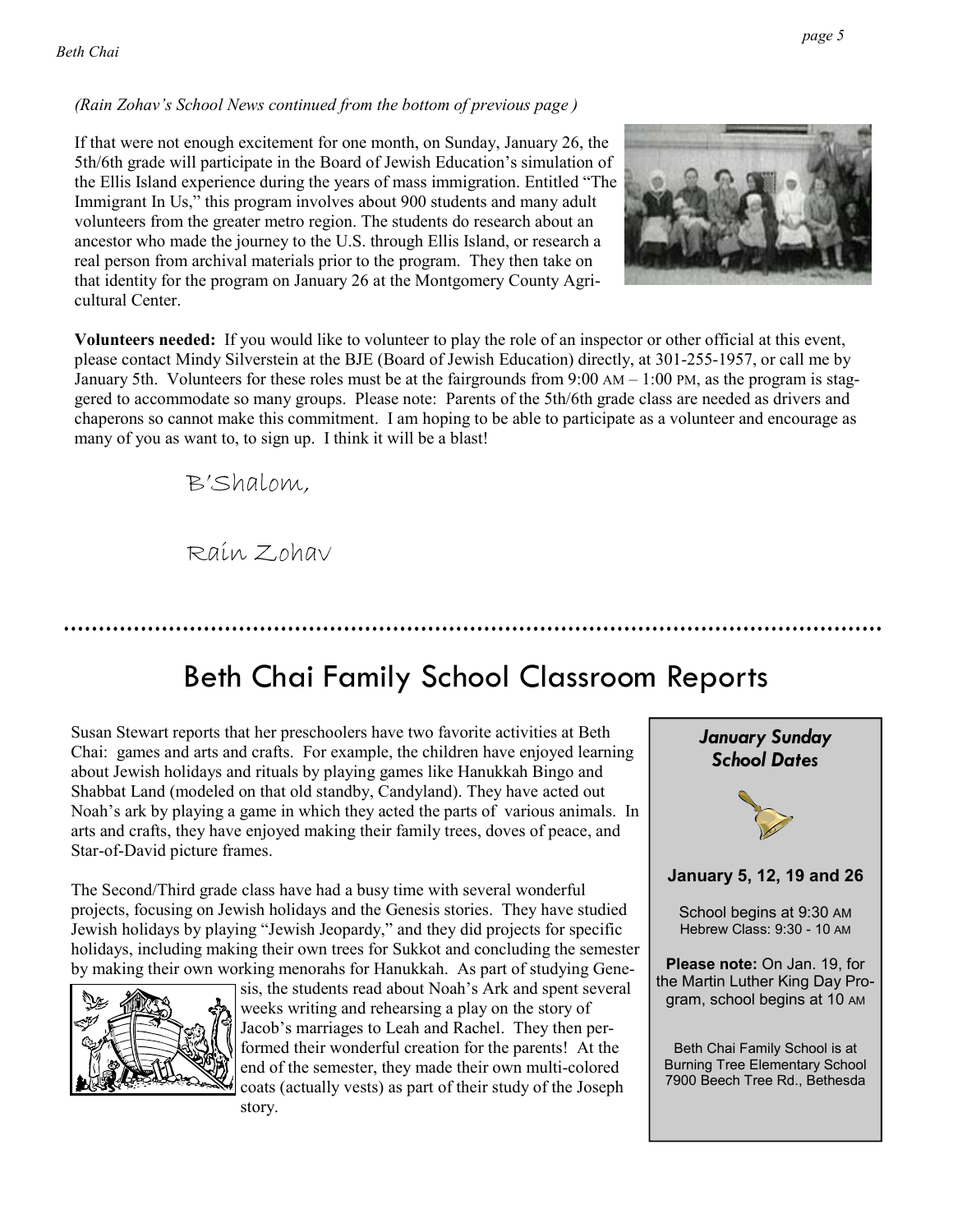### Meet the Members of Beth Chai: Stacy Downey and Michael Svetlik

by Ken Jacobson

Stacey Downey and Michael Svetlik met a decade ago, on the first day of their two-year Peace Corps posting in Poland. Already uneasy at the prospect of serving there, Stacey found herself the only Jew among sixty volunteers gathered in Warsaw for three months of language training and cultural orientation. What's more, attempts she made to bring the history of Poland's Jews up for discussion fell flat; no one around her seemed nearly as involved with the subject. But Michael, who became the sole member of the group to ask Stacey whether she was Jewish, "not only saw the significance of the issue," she recalls, "but it occurred to him to inquire how I felt about it." His asking helped take their budding friendship to a deeper level.



These conversations developed into an informal project in Polish-Jewish history. Stationed in corners of Poland eight hours from one another, the two met on weekends to explore the sites of former Jewish population centers and to photograph neglected Jewish cemeteries. During their weeks apart, they spent free time reading widely on Jewish life in pre-World War II Poland and on the Holocaust.

Before long Stacey and Michael decided they wanted to make a life together, and the matter of children and religious affiliation came up almost immediately. Both had divorced parents and saw differences in religious background as having hurt their parents' marriages. Stacey had been given Jewish instruction as a young girl in New Jersey and had been eager to keep some traditions, but her Jewish mother had lacked the patience to let her struggle through the Hebrew blessings; Stacey's father, of Irish-Catholic origin, showed his own signs of ambivalence toward Judaism. Michael, raised in Beaumont, Texas, had gone to the Sunday schools of two Protestant denominations to which his mother had belonged, but found little of substance in either. His father, the son of Czech immigrants, passed on far more interest in language, history, and genealogy than in the Catholicism that he himself no longer practiced.

The decision to raise their children as Jews was "greatly influenced," says Michael, "by the context and atmosphere" in which he and Stacey had gotten to know one another. Profoundly touched by their intimate contact with the lost world of the Polish Jews, they determined to do what they could to keep the spirit and values of that culture alive, and saw educating their children in them as an important way. Several years ago, their search for a rabbi who would marry them brought them to Art Blecher, who they remember as praising them for the purpose and candor with which they confronted the issue of their backgrounds. Through Art, they came to Beth Chai, which they see as the appropriate congregational home for them, and where, happily, they feel comfortable as well.

Stacey and Michael often attend Beth Chai events despite the demands of interesting jobs at D.C. nonprofits, a fixer-upper home on Capitol Hill — and the arrival eight months ago of their first child, Abigail. Professionally, Stacey, whom many members know as the facilitator of get-acquainted exercises, administers the mobile classroom unit of D.C.'s adult education agency. Michael works with the International Foundation for Election Systems, building democratic in-



stitutions in East European countries. In 2000, his job entailed a nine-month stay in Tbilisi, the capital of Georgia, where Stacey did volunteer work for the local Jewish community.



The Beth Chai website has a link to Amazon.com. Anytime you want to buy books, electronics, software, toys, or any other merchandise available through Amazon or its associated stores, be sure to enter through our Amazon portal, www.bethchai.org/books.html. A portion of every purchase you make will go to Beth Chai.

> **Buy books, electronics, toys software & more Visit www.bethchai.org/books.html.**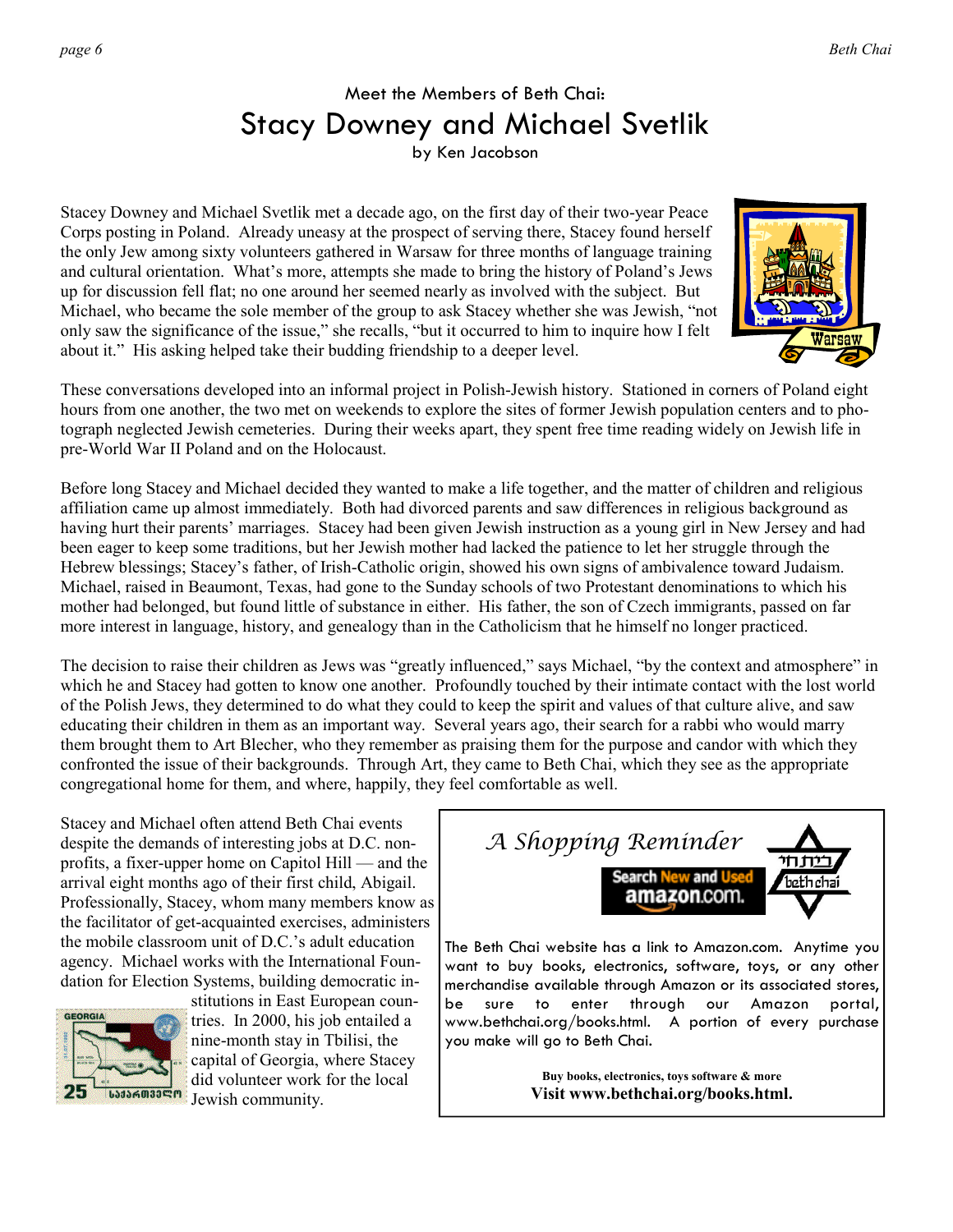# *President's Message*

#### Dear Members,

Over the last couple of weeks I have had the opportunity to explore my own Jewish roots. My paternal grandparents, both immigrants, met and married in Arizona in 1898. Through good fortune, my family has saved voluminous correspondence dating back over 100 years. Every time I go to Arizona, I read some of it. I also had the opportunity to visit an exhibit on Jews in the West at the Autry Museum in Los Angeles, to which we had lent a few items.

What struck me about my grandparents' experience, as well as that of many other western Jews, is how they honored and learned from their Jewish heritage as they made their way in a very non-Jewish world. In my mind this was symbolized by two very different family items that the museum curators chose to display: a baby *tefilat* embroidered with my father's name (undoubtedly sent from Germany, treasured but never used) and by my grandfather's Masonic membership card.

Just as my grandparents did, we here at Beth Chai participate in a world that is not shaped by Judaism. But we are fortunate to have the luxury of affiliating with and learning from a community of Jews — a luxury my grandparents did not have.

Julie Zalkind

### *Social Action News*

On January 8, at 7:00 PM the social action committee will meet at my home, 23 Eastmoor Drive, Silver Spring, MD. We would love to have those who want to be part of social action to come and share ideas and planning. If you would like to be part of Beth Chai's social action work but are unable to come to the meeting, please call or email me (301-592-8558, m.shmueli@verizon.net).

Beth Chai's latest *tzedakah* project is to help Beta Israel Ethiopian Jewish children waiting to get to Israel. These children face terrible malnutrition due to Ethiopia's drought and famine, which causes them to faint during the day and makes school extremely difficult. Thanks to all of those who donated either the \$53 to provide lunch for one year or another amount. Please contact me and I will send you an "adoption application" to support one or more of these children.

We will have our annual Beth Chai Workday in the spring along with other upcoming activities.

Thanks to everyone for all of your hard work and financial support this year in our efforts at *tikkun olam*.

Mark Shmueli Social Action Committee Co-Chair

### *Friday Night Shabbat & Program: Jewish Genealogy*

Join us on January 24th for an exploration of the world of Jewish genealogy. Michael Herman will lead the discussion, focusing on the question, "Why study one's genealogy?" and considering some of the problems and resources that are specific to Jewish genealogy. Bring a family tree if you have one. Bring photos and stories of your ancestors. We will spend some time talking about them.

When and Where: Friday, January 24. Program starts at 8 pm. (Arrive at 7 PM if you wish to enjoy a deli platter, cost \$10/person; please RSVP to Mark Shmueli - see Directory, p. 2, for contact information.) Fireside Room, 2nd Floor, River Road Unitarian Church, 6301 River Road, Bethesda

#### *Coming in February!* Beth Chai's Annual Chinese New Year Celebration



**Sunday, February 16, time to be determined.**  It's the Year of the Sheep! Join other Beth Chai celebrants for this wonderful annual tradition. Watch your weekly email announcements for details later on this month about reserving your place at this fun event.